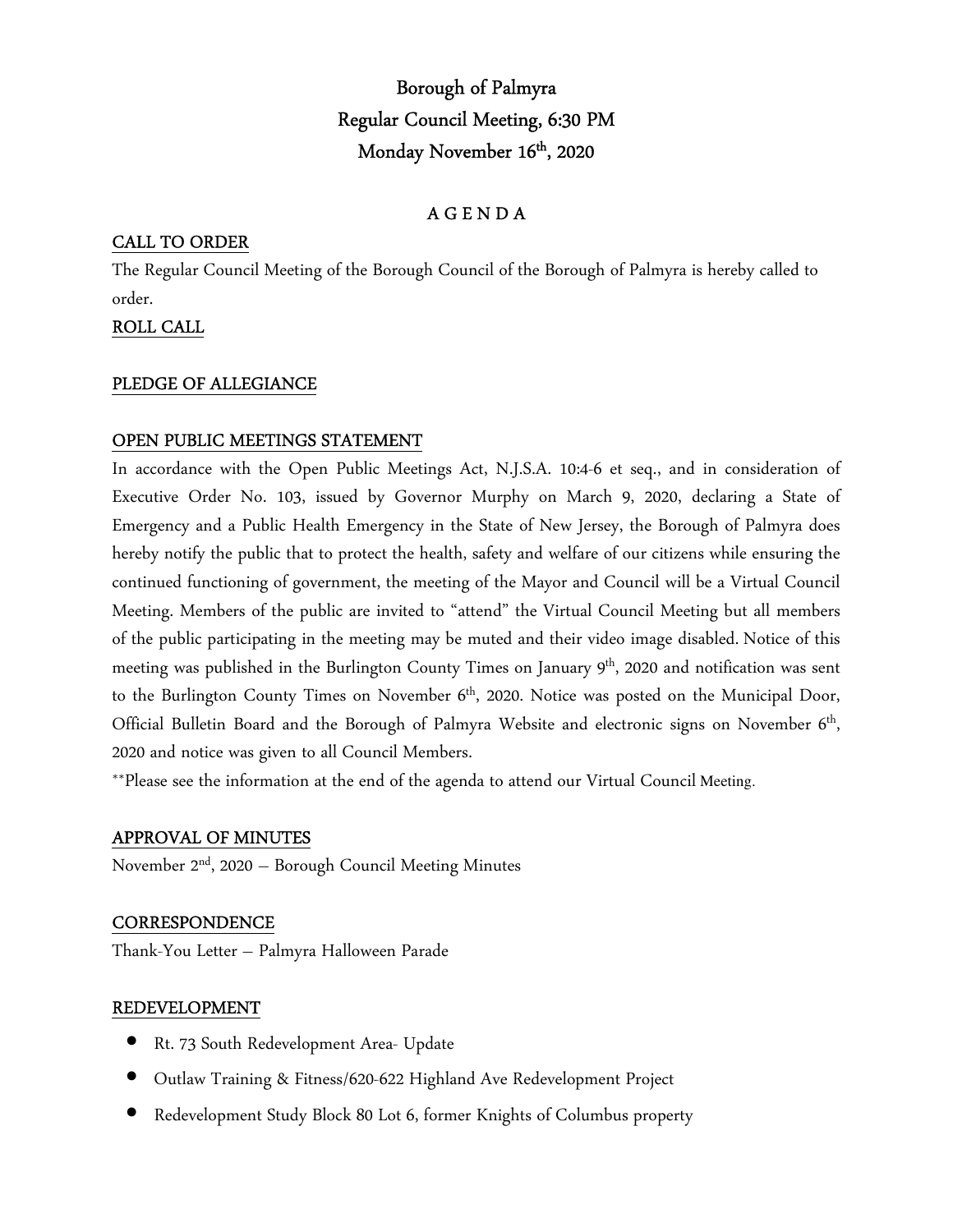#### PRESENTATION

2020 Municipal Best Practices Inventory

#### PUBLIC COMMENT

We request those participants wishing to have or make a Public comment, email their questions or comments in advance to Borough Clerk Rita Jackson at djackson@boroughofpalmyra.com. The opportunity to submit comments prior to meeting expires at 12:00 PM on Monday November  $16^{\text{th}}$ , 2020. You must include "Meeting Question/ Comment" in the subject line and your name and full address for your comment to be considered valid. Comments submitted in a timely and complete manner will be reviewed and read during the virtual Council Meeting; it may be necessary to follow-up with persons submitting comments at a later date. All comments will become part of the record and included with the Meeting Minutes.

For those choose to "attend" the Virtual Meeting, Mayor Tait will open the meeting to the public for comments. Comments should be limited to no more than (2) two minutes. All comments will become part of the record and included with the Meeting Minutes.

#### RESOLUTIONS

Resolution 2020-208 and Resolution 2020-220 will be enacted as a single motion, if either resolution needs additional discussion it will be removed from the consent agenda and voted on separately.

Resolution 2020-208, Resolution Authorizing the Closing of Cinnaminson Avenue in Conjunction with the Temple Boulevard Improvement Project

Resolution 2020-209, Resolution Awarding a Contract to Environmental Resolutions, Inc. (ERI) for the Engineering Design Services and Construction Observation for the Enhancements to Veterans Memorial Park per the Proposal Dated October 26<sup>th</sup>, 2020 in the Amount of \$27,500.00.

Resolution 2020-210, Resolution of the Borough Council of the Borough of Palmyra, County of Burlington, New Jersey Authorizing the Issuance and Sale of up to \$6,767,000.00 of General Obligation Bonds, Series 2020, of the Borough of Palmyra: Making Certain Covenants to Maintain the Exemption of the Interest on Said Bonds From Federal Income Taxation; and Authorizing Such Further Actions and Making Such Determinations as May be Necessary or Appropriate to Effectuate the Issuance and Sale of the Bonds

Resolution 2020-211, Resolution Authorizing the Award of a Non-Fair and Open Professional Services Contract for Labor Counsel for Police Negotiations/Contracts and/or Litigation to the Law Firm of Ruderman Roth, LLC in an amount not to exceed \$25,000.00

Resolution 2020-212, Resolution Resending Resolution 2020-206 and Awarding a Contract to Municipal Emergency Services Per Quote QT1418258 per New Jersey State Contract #17-FLEET-00819 in the Amount of \$22,888.80 Subject to Certification of CFO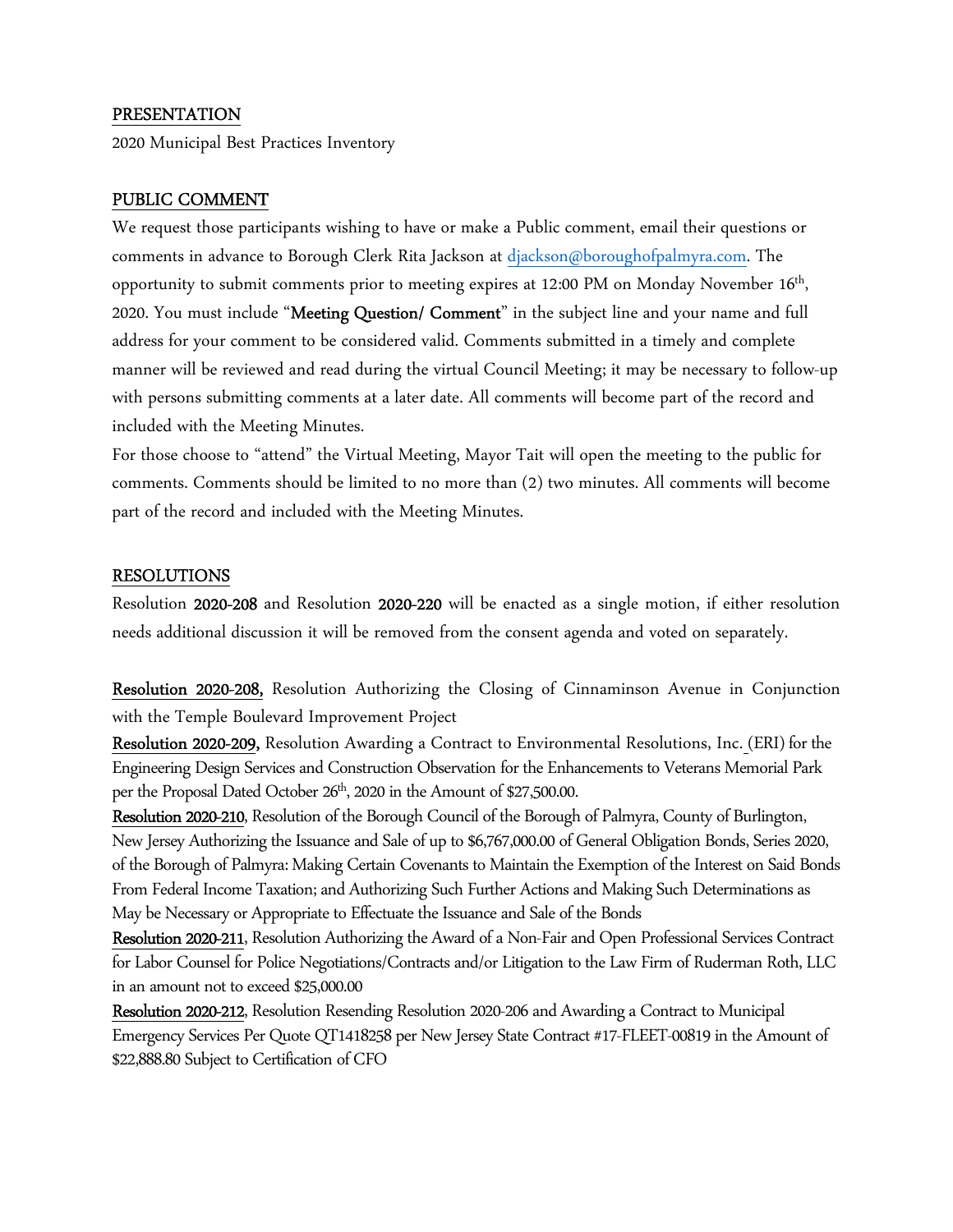Resolution 2020-213, Resolution of the Borough of Palmyra, County of Burlington Authorizing a Lien be placed on Blk. 126 Lot 12 in the amount of \$500.00 for Failure to Comply with Obnoxious Growth and Property Maintenance Violations

Resolution 2020-214, Resolution of the Borough of Palmyra, County of Burlington Authorizing a Lien be placed on Blk. 130 Lot 11 in the amount of \$200.00 for Failure to Comply with Obnoxious Growth and Property Maintenance Violations

Resolution 2020-215, Resolution of the Borough of Palmyra, County of Burlington Authorizing a Lien be placed on Blk. 130 Lot 12 in the amount of \$200.00 for Failure to Comply with Obnoxious Growth and Property Maintenance Violations

Resolution 2020-216, Resolution of the Borough of Palmyra, County of Burlington Authorizing a Lien be placed on Blk. 74 Lot 20 in the amount of \$350.00 for Failure to Comply with Obnoxious Growth and Property Maintenance Violations

Resolution 2020-217, Resolution of the Borough of Palmyra, County of Burlington Authorizing a Lien be placed on Blk. 61 Lot 14 in the amount of \$425.00 for Failure to Comply with Obnoxious Growth and Property Maintenance Violations

Resolution 2020-218, Resolution Appointing Tanyika Johns as Alternate Registrar for the Borough of Palmyra

Resolution 2020-219, Resolution Approving David E. Garcia as an Active Member of the Palmyra Fire Department

Resolution 2020-220, Resolution Authorizing the Payment of Bills for the Month of November 2020 in the Amount of \$1,643,738.13

#### MOTION TO APPROVE TREASURERS REPORTS

• October 2020

#### DISCUSSION ITEMS

• Public Events

Christmas Holiday Season

- Borough Hall staffing and re-opening to the public Covid-19 and Legion Field Usage
- Collective Bargaining Agreement with Palmyra Police Association
- Former mayor Michelle Arnold advance travel funds owed the Borough and deleted emails
- Requests for purchase of Borough-owned lots/Sale of properties– update
- Veterans Park grant/improvements project update
- Hybrid Virtual/ In-person Land Use Board Meeting- November 18th, 2020